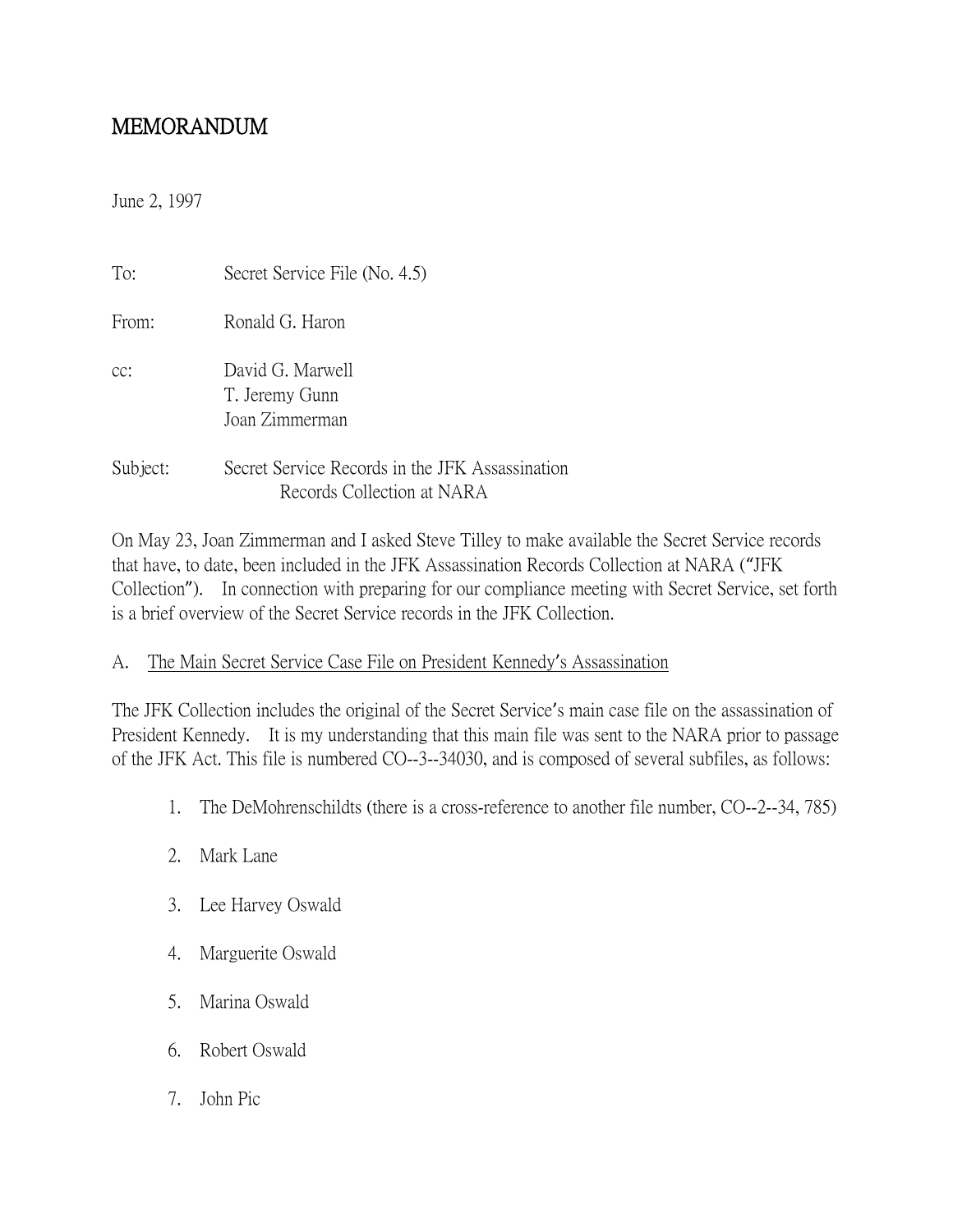R. Haron Memo June 2, 1997 Page 2

- 8. Jack Ruby
- 9. Commission Correspondence
- 10. Dallas TV Tapes
- 11. JFK Medical Reports
- 12. Other Agency Reports
- 13. Secret Service Agents' Statements *(i.e.*, agents who had been assigned to Dallas)
- 14. Dallas PD Folder
- 15. Secret Service Reports
- 16. The Paines
- 17. FBI Reports

Following these discrete subfiles, there were additional groupings of documents, as follows:

18. Exhibits, consisting mostly of photographs (Oswald distributing leaflets in New Orleans; the Presidential Limousine after the shooting; the Texas School Book depository; and the scene of the Tippit shooting).

19. A booklet containing Protective Research Section Reports for Dallas and other cities in Texas (the Dallas reports were file numbers CO-2-34,007; 33,996; 33,664; 33,518 [file number CO--2--34,007 mentions General Walker, and we may want to request that entire file]).

20. The FBI's 1963 and then 1964 (Supplemental) Reports prepared for the Warren Commission (these are bound in blue).

21. Certain Secret Service documents being returned from the CIA to the Secret Service in March 1977.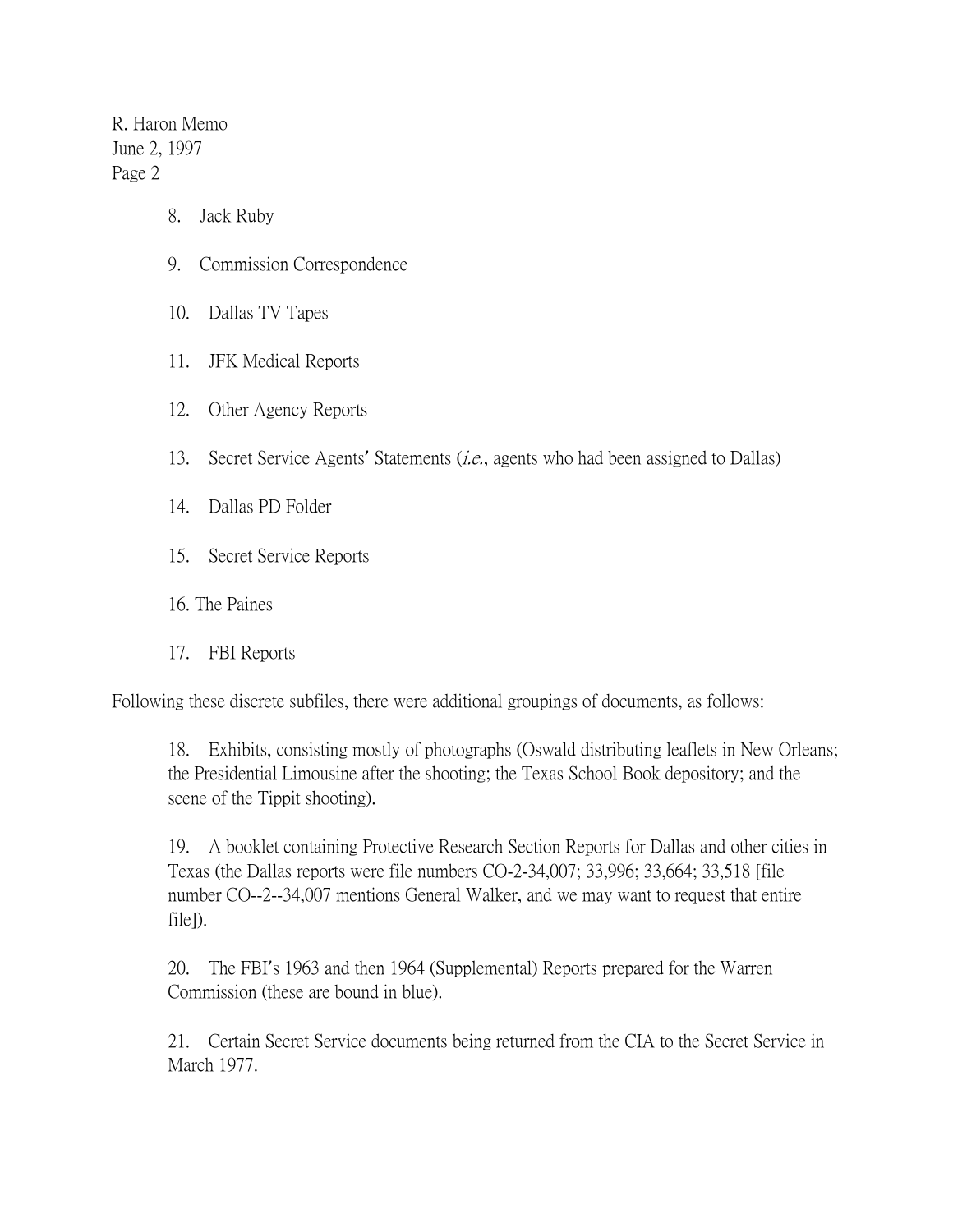R. Haron Memo June 2, 1997 Page 3

> 22. A set of index cards referencing certain "Secret Service Numbers". We need to ascertain what these are.

#### B. Additional Secret Service Records Released After Passage of the JFK Act

After passage of the JFK Act, the Secret Service included within the JFK Collection additional records groups, as follows:

1. Miscellaneous FBI reports released by the Secret Service as a result of the Service's 1993 review of documents.

- 2. Shift Records for the Presidential Protective Division, November 1-29, 1963
- 3. NARA Box 1--Agency Archives

Includes news clippings, Pierre Salinger conferences, the "Manchester File," and Protective Surveys for miscellaneous cities in November 1963.

## 4. NARA Box 2--Agency Archives

Includes letters from the public on Presidential security (File 800.19) and a file on Agent Bolden.

## 5. NARA Box 3--Agency Archives

Includes more public suggestions re Presidential security (File 800.19).

6. NARA Box 4--Historical Vault

 $\overline{a}$ 

Includes correpondence and memos re Presidential protection (Files 611 & 602). Also includes computer abstracts on certain individuals printed out by the Intelligence Division in 1996. There were abstracts for the Paines, the DeMohrenschildts, and for the main JFK investigative file of the Secret Service (the abstract for the main file cross-referenced certain other files). $<sup>1</sup>$ </sup>

<sup>1</sup> The cross-references were: I 73-841, I 74-1150, 127-T73-1476, CO2-92207, CO2-76251, I73-8411, and CO2-73684.